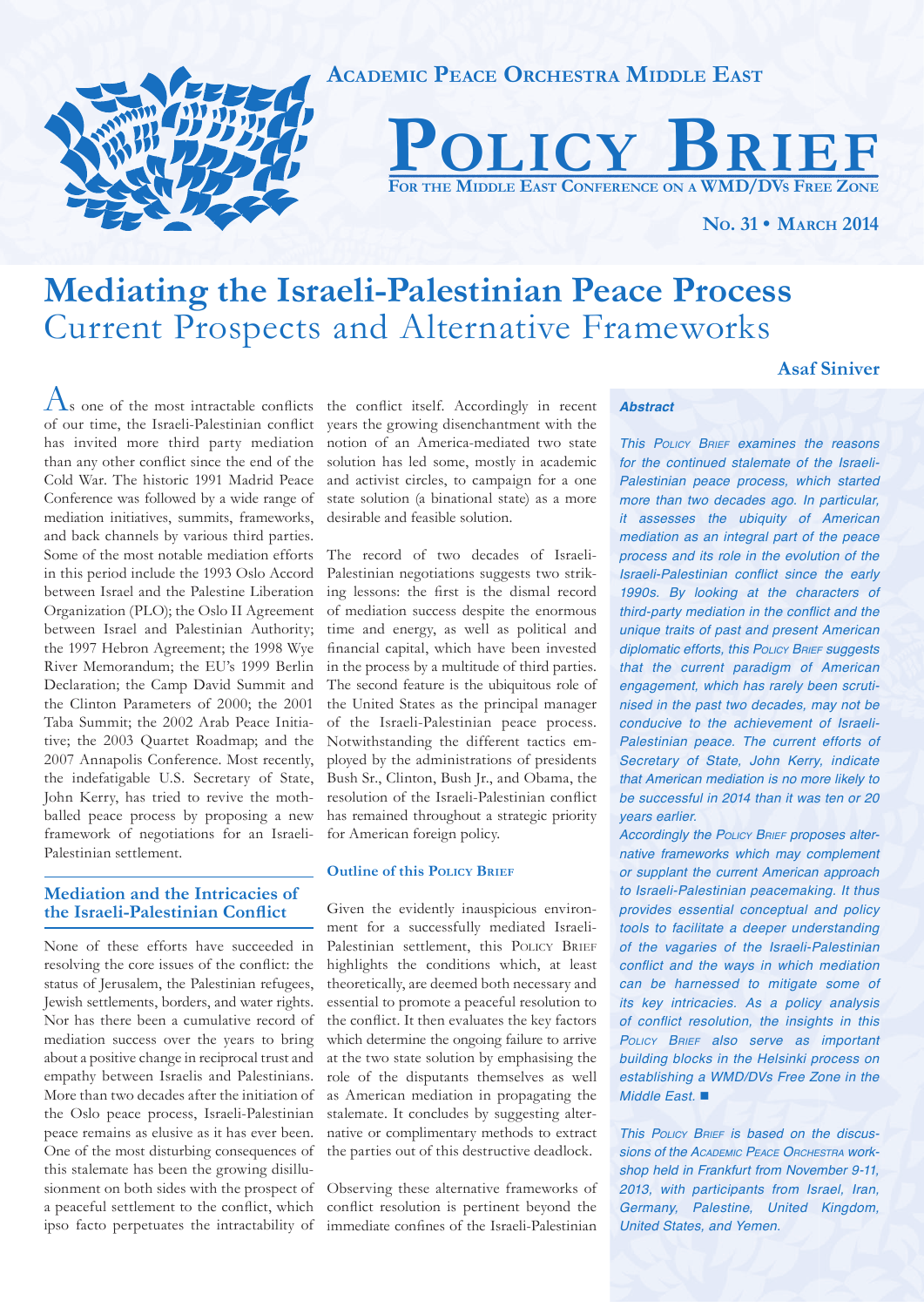conflict; a successful settlement to this conflict has the potential to stimulate a parallel process towards a zone free of weapons of mass destruction (WMD) and their delivery vehicles (DVs) in the Middle East. This is especially true since some conclude that any effort to make progress towards such a zone must first address Israel's long standing security concerns about its neighbors and the ongoing negotiations over Iran's nuclear program. Only then, and after the advancement of comprehensive Arab-Israeli peace, could the issues of Israel's nuclear disarmament and the broader reduction in the regional arms balance be advanced. However, these two processes (peace and disarmament) do not exclude each other and progress in one area may result in achievements in the other field. Therefore, getting it right in the context of mediating the Israeli-Palestinian peace process may prove to be an important step on the road envisaged in the Helsinki Conference.

# **The Prerequisites of Successful Mediation**

Mediation is a distinct method of conflict resolution, performed for the purpose of influencing or facilitating the settlement of a dispute. It is essentially non-violent, non-binding, and voluntary, which makes it far more attractive to the disputing parties as a conflict resolution tool than other methods such as arbitration, adjudication or military intervention. Perhaps the most distinctive quality of mediation is that the ultimate power lies with the disputants and not the third parties. Regardless of how powerful or well-intentioned the mediator is, the process of mediation can only be initiated, sustained, and indeed terminated, with the parties' consent.<sup>1</sup> Accordingly while it is tempting to lay the blame for the failed peace process on certain misconceived American mediation strategies, or the American failure to act as an 'honest broker' in the conflict, it is worth remembering that Israelis and Palestinians bare the ultimate responsibility for the failure.

## **The Occurrence of Mediation**

In order to assess the likelihood of any mediator to bring about this sea change in Israeli-Palestinian relations, it is first necessary to outline some key antecedental factors which characterise most mediation efforts:

1. The context of mediation: the nature of the conflict and the relationship between

the disputants and the mediator, the historical trajectory of mediation in the conflict, the timing of mediation in the life cycle of the conflict.

- 2. The mediator: the type of mediation offered (Track I/II, multiparty, etc.), the status, knowledge, expertise and interpersonal skills of the mediator, as well as the mediator's ability to exercise effective leverage on the parties (i.e., to affect their bargaining position), and the mediator's perceived impartiality.
- 3. The process of mediation: the objectives at the initiation of the process, the negotiation strategies which the parties bring to the table and the tactics which they employ at the table, the visibility and duration of the process, the handling of the media and peace spoilers.

In academic circles there is a propensity to portray an 'ideal' type of mediation or mediator to explain, always in retrospect, the success of an anecdotal mediation effort. For instance, Jacob Bercovitch, one of the leading scholars on mediation, states the obvious when he points that "[o]nly an appropriate mediator is likely to be effective. An appropriate mediator should possess intelligence, tact, skills in drafting formal proposals, and a sense of humor, in addition to specific knowledge of the conflict at hand."2 In reality, however, such formulations are redundant as policy tools. The history of Arab-Israeli diplomacy is littered with examples of appropriate mediators who ultimately failed in their mission (Bill Clinton is perhaps the most famous example). This point only reinforces the abovementioned key weakness of mediation as a conflict resolution tool: ultimately it is the good will of the disputants which determines the success of the mediator.

# **The Conditions of Successful Mediation**

The notion of 'success' in Israeli-Palestinian negotiations is neither readily apparent nor the only measurement of mediation efficacy. To achieve this ultimate success the mediator must first succeed in changing the parties' motivations to negotiate as well as their perceptions of each other and their cost-benefit calculations of their bargaining positions. In other words, a two state solution – or indeed any solution to the Israeli-Palestinian conflict – will not emerge until both Israelis and Palestinians reach certain milestones:

1. Entering negotiations for the 'right' reasons rather than treating the process as a face-saving tool to buy time or deflect external pressures.

- 2. A grassroots/civil society-led change in how the parties perceive each other. Like in many other intractable conflicts, the greatest obstacle is psychological, and until visible signs of trust and empathy are developed on both sides, suspicion and belligerence will remain the key drivers of the parties' motivations to negotiate.
- 3. Until both parties realise that they are better off with a peaceful settlement than without one, they are unlikely to make headway at the negotiation table. This is a particular area where an able mediator can change the bargaining process between the parties and affect their calculations of alternative negotiation positions.

In light of these conditions, and based on the historic record of (successful and failed) third party mediation in the Arab-Israeli conflict, it is possible to identify certain scenarios where mediation is more likely to be successful.

# **Timing**

The timing of the mediation effort is intrinsically linked to its chances of success, but determining the most propitious time for mediation to take place is hard to do without the benefit of hindsight. To assess the 'ripeness' of the conflict for resolution, the notions of a conflict cycle and a mutually hurting stalemate are often used. A conflict cycle suggests that most conflicts are characterized by sequential phases of escalation and de-escalation. For example a cease-fire, armed confrontations, civil war, and interim agreements are phases in a conflict which the parties go through, and it is the task of the mediator to identify which of these phases has the most potential to be auspicious to mediation. The notion of a mutually hurting stalemate indicates a phase in the conflict cycle where both parties feel sufficiently burdened by the situation that they turn to external mediation. What matters is not that the parties hurt in equal measures or for the same reasons (for one party this may be the loss of lives while the trigger for the other may be intense international pressure), but that they both come to the conclusion at the same time that the ongoing costs are no longer justifiable. A mutually hurting stalemate can only be reached when both parties accept that a peaceful settlement is the only viable option left for them to pursue; this point was highlighted by Israel's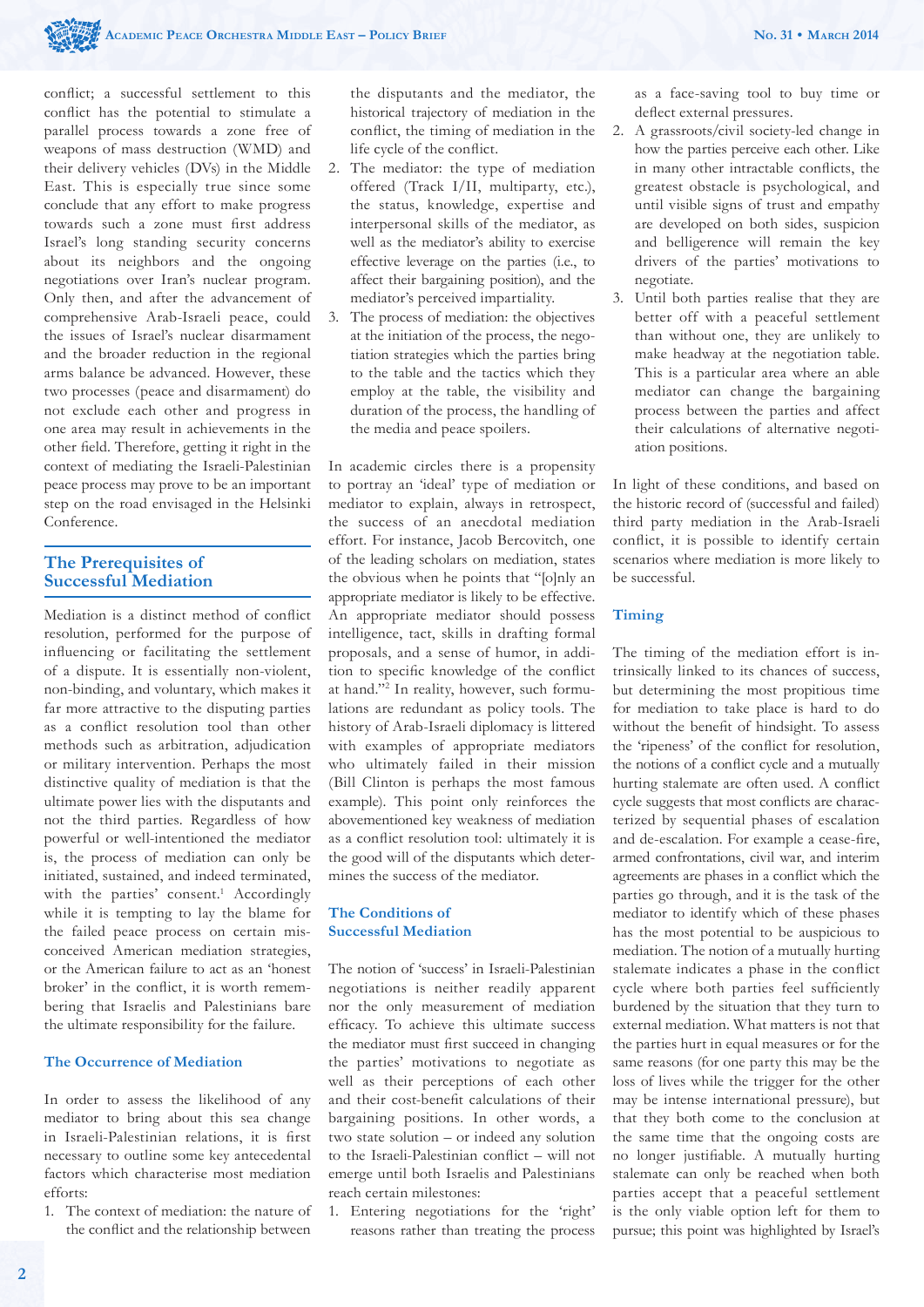

legendary Foreign Minister, Abba Eban, in the midst of the Six Day War, when he shared his conviction that "men and nations behave wisely once they have exhausted all other alternatives."

## **Impartiality**

Mediator's impartiality is widely perceived to be an essential perquisite for successful mediation; indeed observers and practitioners often view it as the single most quintessential quality of mediation. It implies an altruistic approach to the conflict and the issues to be mediated, as well as a balanced engagement with both parties. The notion of impartiality is very much a matter of perception: the parties' perception of the mediator as an 'honest broker' may breed trust and confidence in the process and even between the parties themselves. By the same token, if one party suspects that the mediator is overtly biased in favor of the other party's interests, then trust and confidence will naturally be affected. In reality however, truly impartial mediators are hard to find it can be argued that only those third parties with an interest in the conflict or established relations with at least one of the parties will offer to mediate; third parties which possess neither will lack the required knowledge and expertise to do the job, and thus may be seen as less attractive mediators by the parties. Moreover, third-party impartiality may in fact be detrimental, rather than beneficial, to the effectiveness of the mediation process: the lack of 'special access' to one of the parties may hinder the mediator's ability to elicit information and gain insight into the inner circle of decision-making. Moreover, a third party that does not have an established interest in or knowledge of the conflict may struggle to assert its authority on the parties and formulate acceptable proposals. Ultimately, the demand for impartiality may be supplanted by the mediator's ability to deliver a mutually satisfying agreement. Therefore impartiality may be more relevant in cases where the mediator does not possess other relevant qualities, such as extensive leverage or experience. For mediators with more extensive list of virtues, impartiality (or the lack thereof) will certainly not be the most important factor determining the outcome of the process.

#### **Leverage**

The mediator's power, or leverage, in the mediation process is derived from a range of legal/political and historical sources, and can be defined as the ability to move the



*Asaf Siniver is Senior Lecturer in International Security at the University of Birmingham, United Kingdom. He specializes in the politics, diplomacy,*  and history of the Arab-Israeli conflict, with particular emphasis on the role of external actors in the conflict and the Israeli-Palestinian peace *process. He has published extensively on the international relations of*  the Arab-Israeli conflict, mediation and conflict resolution, and contem*porary U.S. foreign policy. He holds a PhD from the University of Nottingham, UK.*

parties from their initial positions towards an agreed middle way. Intuitively, the concept of power is negatively correlated to the notion of impartiality – the more sources of power, leverage, and influence the mediator has on the parties, the less likely it is to be perceived as impartial. The degree of mediator's power will determine the resources and strategies it can bring to the negotiation table and the means by which it can move the parties in a certain direction. Accordingly, a useful distinction can be made here between pure/ low stake and power/high stake mediators. The first type is more likely to be perceived as impartial with low stakes in the outcome of the ultimate outcome of the conflict. Its choice of mediation strategies will hence be placed at the lower end of the spectrum, and will likely be limited to the provision of good office or the opening of indirect channels of communication between the disputing parties. The second group of mediators will likely be more directly invested in the outcome of the conflict and accordingly will enjoy a greater range of capabilities and strategies. These may include, beyond the facilitative services provided by pure/ low stake mediators, additional tools such as the authority to set agendas for negotiations, dictate the location and environment of the talks, formulate proposals and drafting possible solutions, and in extreme cases, even the power to extract concessions from the parties and reward them for 'good behaviour' via the use of political and diplomatic carrots and sticks.

# **The Reality of Third-party Mediation in the Israeli-Palestinian Conflict**

The primacy of American diplomacy throughout the Israeli-Palestinian peace process has its historical roots in the aftermath of the 1973 October War, where American post-war diplomacy under the leadership of Henry Kissinger orchestrated an effective process of Arab-Israeli diplomacy. The starting point for a Middle East peace process can be traced back to the 1973 Geneva Conference, held two months

*»[W]hile it is tempting to lay the blame for the failed peace process on certain misconceived American mediation strategies, or the American*  failure to act as an 'honest broker' in the conflict, it is worth *remembering that Israelis and Palestinians bare the ultimate responsibility for the failure.«*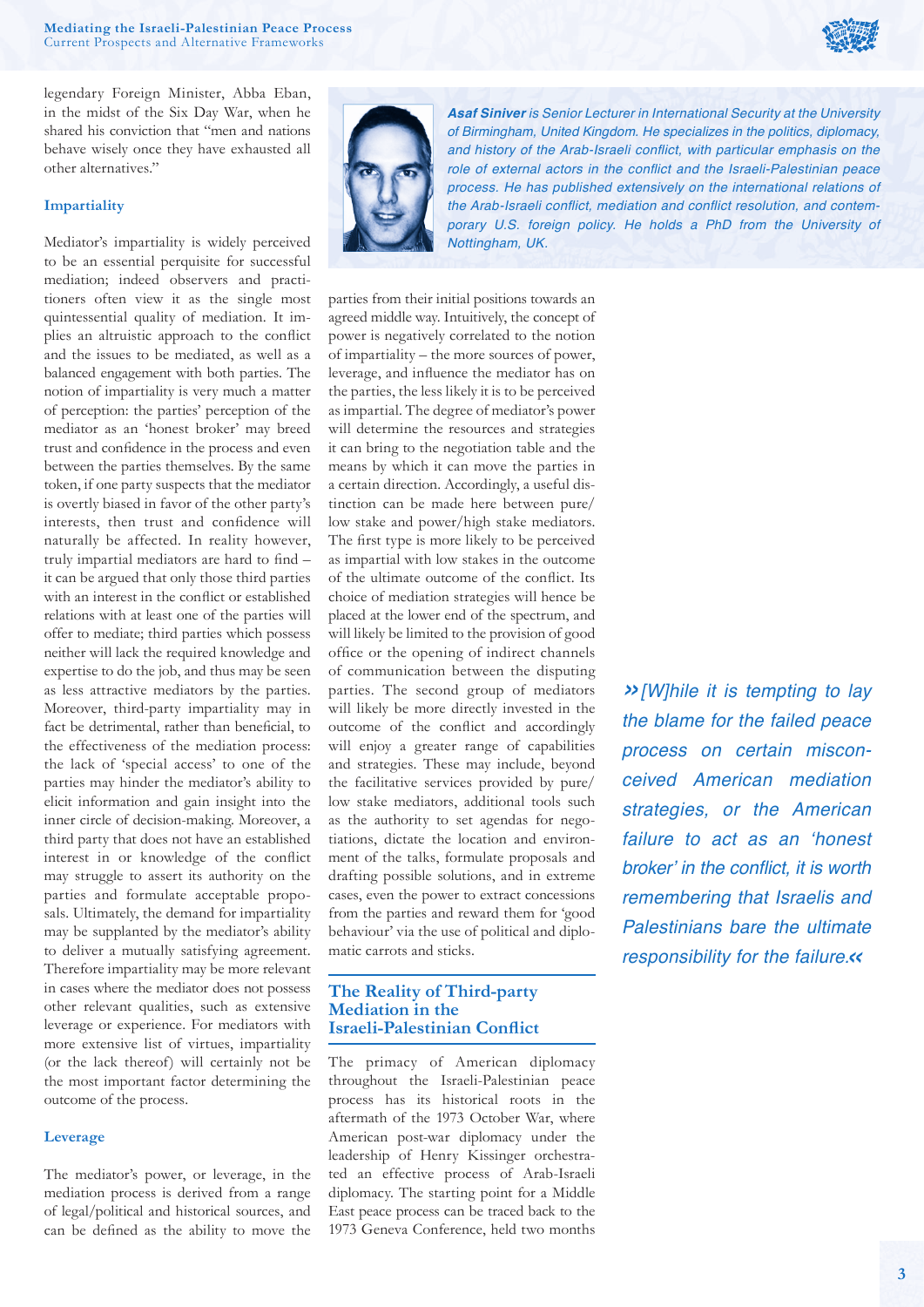after the October War. It set in motion the pattern of American-led Arab-Israeli negotiations which has remained largely unchallenged in the succeeding four decades. The conclusion of the Egyptian-Israeli Peace Treaty in 1979 under the auspices of President Jimmy Carter cemented the role of the United States as the indispensable mediator of the Arab-Israeli conflict, and effectively eliminated the prospect of other third parties acting as credible mediators.

A decade later, against the slow demise of the Soviet Union, a fragmented European policy towards the conflict and the historically ineffectual role of the United Nations, and America's diplomatic ascendancy in the region in the aftermath of the Gulf War added more clout to the axiomatic myth that American diplomacy is a necessary and essential ingredient in the advancement of the peace process. Testament to this ubiquity was the signing of the Declaration of Principles between Israel and the PLO in September 1993 at the White House lawn, even though the agreement was the result of the secret Oslo talks of which the Americans were not aware, while in October 1994 President Bill Clinton participated in the signing ceremony of the Israel-Jordan Peace Treaty near the countries' shared border, despite the fact that the agreement was the product of direct negotiations between the parties with minimal American assistance.

Notwithstanding these two episodes, every single mediation effort beyond the declaratory level (such as the EU's Berlin Declaration and the Arab Peace Initiative) was led by four successive American administrations. However, none of the very few limited Israeli-Palestinian agreements mediated by the U.S. in this period has moved the parties significantly towards the ultimate resolution of the conflict. Oslo II, the Hebron Protocol, and the Wye River Memorandum were aimed primarily at resuming stalled negotiations and resolving some sticking points which had not been implemented in previous agreements. The Camp David and Taba summits as well as the Clinton Parameters and the Annapolis conference took place in the context of 'final-status' negotiations – though all ended in failure.

# **Some Policy Lessons**

These failed and quasi-successful cases of mediation initiatives are not altogether comparable, for they encompass a diverse population of issues, personalities, and geopolitical processes. Nevertheless, it is possible to draw some policy lessons from these episodes.

## **Don't Blame the Mediator**

The most enduring reason for the failure of successive Israeli-Palestinian peace talks has not been American mediation (though in some cases it exacerbated inherent shortcomings), but the unwillingness or inability of Israeli and Palestinian leaderships to honor previous commitments and proceed according to schedule with the implementation of further phases towards the 'end game' of the two state solution. The reasons for this include ideological objection to the Oslo framework (e.g., during Netanyahu's first term in office), fierce domestic opposition (e.g., the rise of Hamas and Islamic Jihad in the Gaza Strip and anti-Oslo protests in Israel), reciprocal disenchantment with the negotiations during period of intense violence on both sides (especially during the second *Intifada* between 2000-2004), and unilateral actions by one party which undermined the very essence of the Oslo process (e.g., Israeli settlement activity and Palestinian moves in the United Nations).

# **Blame the Mediator**

It is nevertheless possible to point to the ubiquity of American diplomacy, especially when viewed through a pro-Israeli bias prism, as a contributing factor to the inability of all parties concerned to 'think outside the box' and develop alternative mechanisms to move towards a final, peaceful settlement. As Aaron Miller, former Middle East advisor in the Bush Sr. and Clinton administration stated in a Washington Post op-ed in 2005, the almost-institutional bias towards Israel in certain circles in Washington had often clouded the judgment of American diplomats about the synchronicity of American and Israeli interests: "For far too long, many American officials involved in Arab-Israeli peacemaking, myself included, have acted as Israel's attorney, catering and coordinating with the Israelis at the expense of successful peace negotiations. If the United States wants to be an honest and effective broker on the Arab-Israeli issue, then surely it can have only one client: the pursuit of a solution that meets the needs and requirements of both sides."3 Though such a poignant rebuke from a Washington insider should serve notice to future American mediators in the conflict, the existence of a decadeslong special relationship between the

United States and Israel in its various manifestations is unlikely to produce the type of unbiased, 'pure' American mediation in the foreseeable future.

#### **Wither American Mediation?**

Given the omnipresence of American mediators in the Israeli-Palestinian conflict over the past two decades, it is worth contemplating whether such presence is still needed in its current form. As the longstanding chief Palestinian negotiator, Saeb Erekat, lamented to his American interlocutors in 2009, such conditions required decisions, not more mediation: "It is time for decisions. We have thousands of pages of minutes on each issue. We are 19 years into this peace process, and we don't know any more where we are going."4 Not only has one of the primary functions of mediation – the facilitation of direct communication between the parties – has been achieved some time ago, but the rough contours of the final settlement of the core issues have also been common knowledge for at least a decade. Accordingly it could be argued that what is needed is not another round of American shuttling of negotiations about negotiations, but a firm commitment from both parties to abide by previous agreements and to negotiate the fine details of an acceptable compromise on issues such as Jerusalem, refugees, settlements, security, borders, and water. However, for such declaration of intent to be sincere, it must be the result of internal introspection on both sides rather than external pressures.

## **Despite the Challenges, the Two State Solution Remains the Only Solution**

The cumulative result of the above trends is telling. Neither Israelis nor Palestinian display any faith in the process – show surveys. Against this reality, it is necessary to evaluate alternatives. As of January 2014, only 9 percent of Israelis polled in a survey have faith in Secretary of State, John Kerry's ongoing mediation effort, while a staggering 80 percent expect him to fail. The reasoning is obvious: "It seems that the public is tired, disappointed and doubtful after seeing scores of American envoys and mediators passing through and coming out with nothing." Another telling finding from the survey suggest that 53 percent of the Israelis surveyed mistrusted Kerry, while less than 20 percent described him as an unbiased mediator – another testament that impartiality is matter of perception.<sup>5</sup> Such scepticism is mirrored on the Palestinian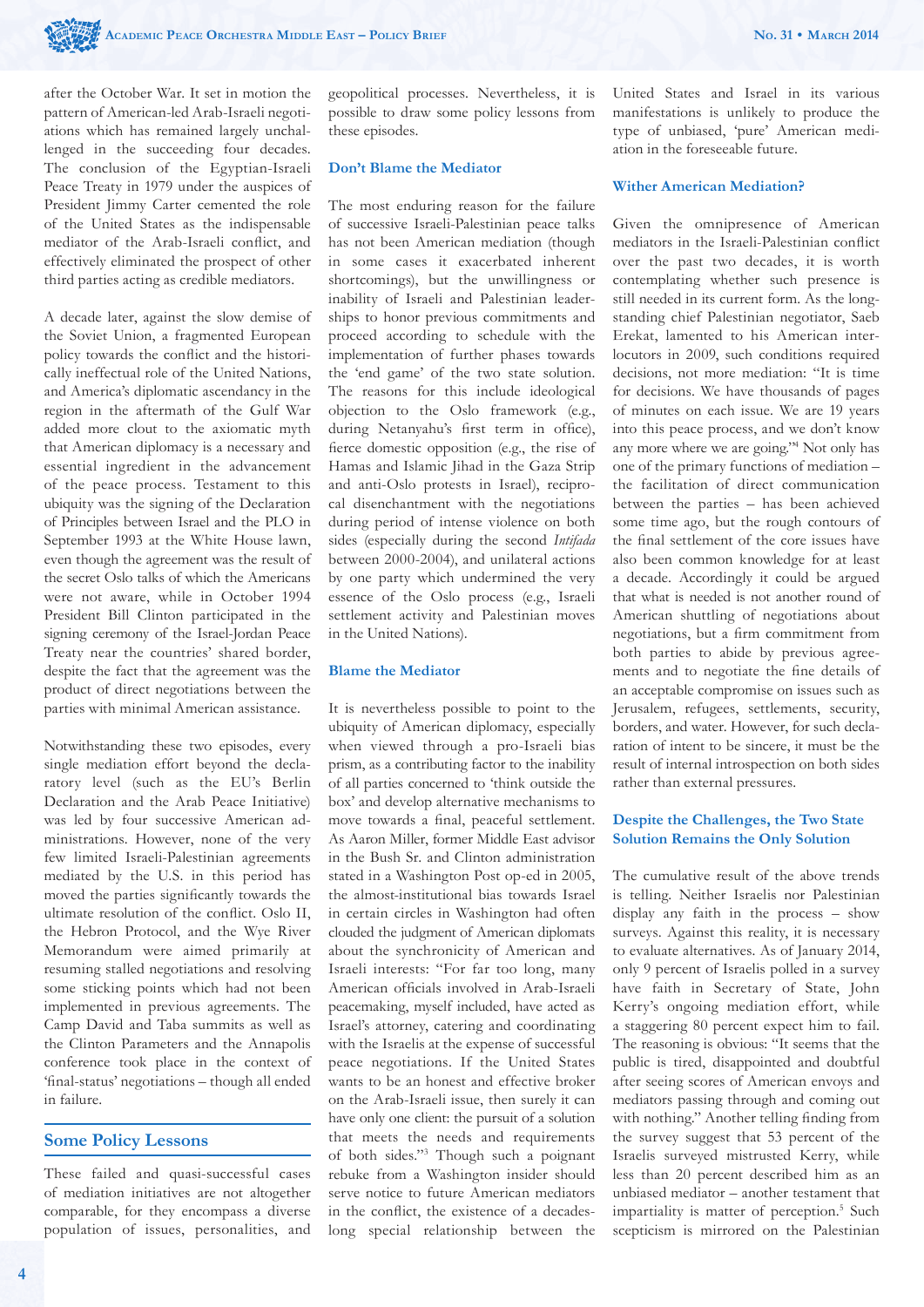side: a December 2013 opinion poll indicates that 58 percent of Palestinians expected the talks to fail within a matter of months, while only 20 percent have been declaring faith in the negotiations. In addition, more than 55 percent of Palestinians said that they were pessimistic about the success of the peace process, while less than 27 percent claimed to be optimistic.<sup>6</sup>

Importantly however, despite the pessimism shared by Israelis and Palestinians about the success of a mediated solution in the foreseeable future, there is solid and consistent support on both sides for the two state solution. Support for the one state solution, despite the high publicity it receives in some academic and activist circles, is not shared by the majority of both societies.<sup>7</sup> Recent opinion polls reveal that 63 percent of Israelis and 54 percent of Palestinians continue to support the two state solution, while an overwhelming majority of Israelis (63 percent) and Palestinians (69 percent) oppose the one state solution.8 The conclusion from these and similar findings has important policy implications: for most Israelis and Palestinians the two state solution remains the most acceptable settlement, but they are disillusioned with the way their leaders go about achieving it. The recent trend to promote the one state solution is thus misconceived and misleading – attention should be focused on alternative ways to reach the two state solution rather than on securing the one state solution via the existing paradigm of principal U.S.-backed mediation.

# **Assessing the Alternatives to the Current Framework of Mediation**

The current diplomatic mission of Secretary of State, John Kerry, to reach a final settlement by the end of 2014 represents perhaps the most committed, comprehensive, and ambitious mediation effort ever undertaken by the Americans since the beginning of the Oslo peace process. Kerry has visited the region no less than eleven times between March 2013 and January 2014. His team includes up to a dozen experts – twice as large as previous teams – and it has managed so far to maintain an almost unprecedented degree of confidentiality and secretion. Sources close to the negotiations maintain that Kerry's team has "learned more, in greater depth, and with greater intellectual honesty what it will take to address the core grievances than any effort previously in the American government [...] but they still only have maybe 10% chance of success." 9



| Key Mediation Efforts in the Israeli-Palestinian Peace Process <sup>i</sup> |                                                                                                                                                                                                                               |
|-----------------------------------------------------------------------------|-------------------------------------------------------------------------------------------------------------------------------------------------------------------------------------------------------------------------------|
| Sep 1993                                                                    | Oslo I Accord ('Declaration of Principles') – mutual recognition by Israel and<br>the PLO                                                                                                                                     |
| <b>May 1994</b>                                                             | 'Gaza and Jericho First' Agreement – first partial Israeli withdrawal and<br>transfer of limited powers to the Palestinian Authority                                                                                          |
| <b>Sep 1995</b>                                                             | Oslo II Accord – interim agreement on Palestinian self-government in the West<br><b>Bank and Gaza Strip</b>                                                                                                                   |
| <b>Jan 1997</b>                                                             | Hebron Protocol - agreement concerning the redeployment of Israeli forces in<br>Hebron in accordance with Oslo II Accord                                                                                                      |
| Oct 1998                                                                    | Wye River Memorandum - agreement regarding the resumption of<br><i>implementation of Oslo II Accord</i>                                                                                                                       |
| <b>Jul 2000</b>                                                             | Camp David Summit – failure to reach an agreement on the final settlement of<br>the Israeli-Palestinian conflict; the disenchantment which followed contributed<br>to the eruption of the second Intifada a few months later. |
| <b>Jan 2001</b>                                                             | Taba Summit - failure to agree on final status negotiations.                                                                                                                                                                  |
| Apr 2003                                                                    | The Roadmap for Peace: a three-phase plan proposed by the Quartet<br>(US, EU, UN, Russia) to end the Israeli-Palestinian conflict by 2005; the<br>roadmap was deadlocked at the first phase and was never implemented.        |
| <b>Nov 2007</b>                                                             | Annapolis Conference – attempted to revive the peace process, subsequent<br>talks failed to reach an agreement.                                                                                                               |
| <b>Mar 2013</b>                                                             | Current efforts by John Kerry to reach a final status agreement by the end<br>of 2014.                                                                                                                                        |
|                                                                             |                                                                                                                                                                                                                               |

*i. All led by the U.S. with the exception of the Oslo I Accord, which was mediated by Norway.*

This sentiment is in line with the abovementioned disenchantment with the peace process shared by Israelis and Palestinian. Given the disillusionment with the process of American mediation against the broad support for the ultimate aim of a two state solution, what are the possible alternatives to the current efforts led by John Kerry?

#### **Extract, Don't Interact**

Intractable conflicts are by definition more resistant to successful external intervention. As a prime example of an intractable conflict which involves an enduring rivalry between two groups, the failure of diplomacy to resolve it may not be so surprising. Studies of such enduring conflicts suggest that they represent only 13 percent of all international conflicts, yet they account for more than half of all mediation efforts since 1945, and are ten times more likely to attract third party mediation. On average such conflicts last nearly 38 years and attract at least 14 attempts at managing them by third parties, though the rate of success is very low.10

In such an inhospitable environment, what may therefore be required is less, rather than more third party assistance. The two main problems with the saturation of American diplomacy in this conflict since 1993 are that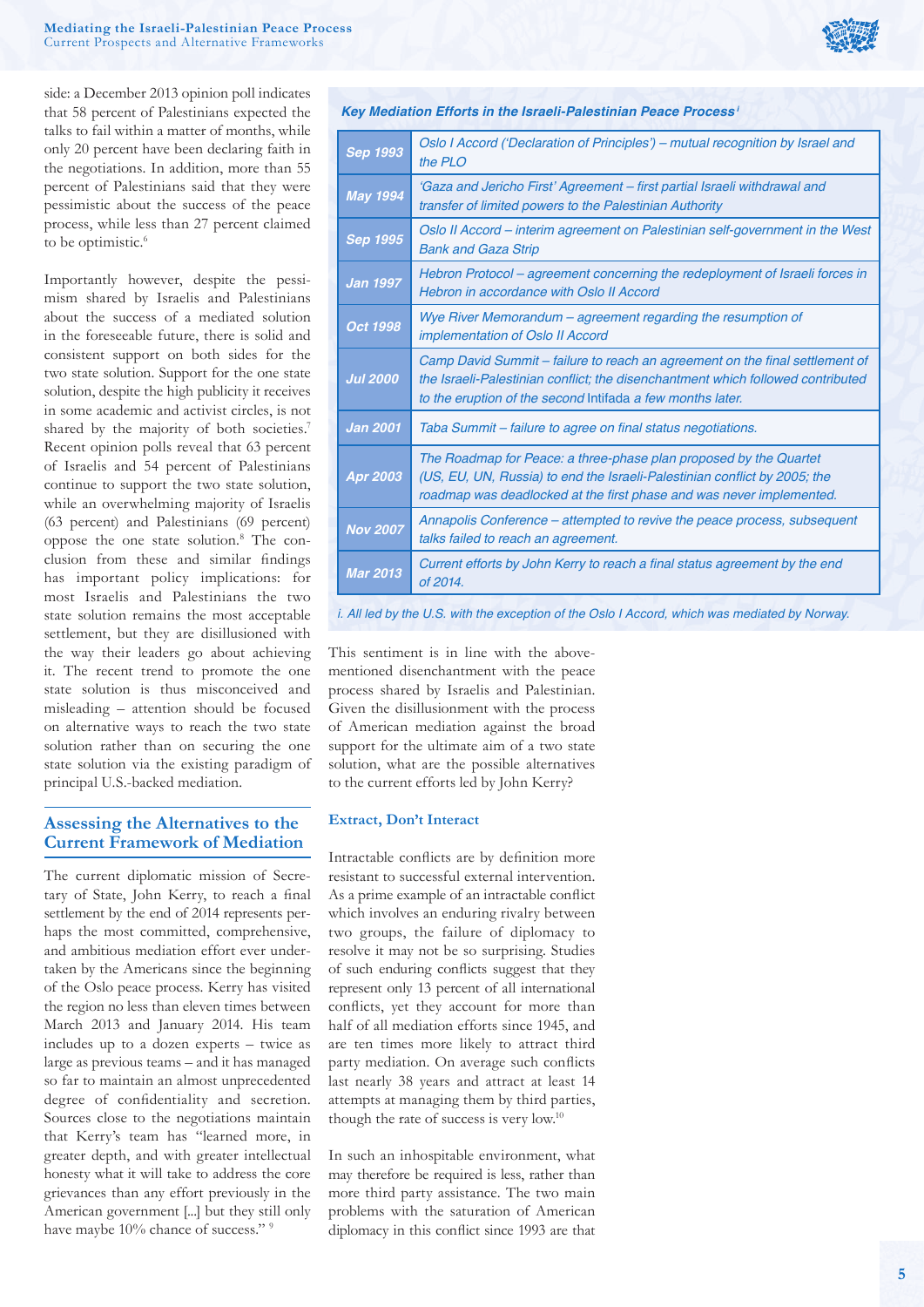Israelis and Palestinians have grown more sceptical of its benefits after each failure, and at the same time, it has turned the United States into part of the problem rather than solution. It could further be argued that the conflict is not less ripe for resolution than it was two decades ago – both leaderships seemed content with negotiating about negotiations and avoiding tough decisions under the flexible and infinite umbrella of American mediation.

It may be in the interest of all the parties concerned if Israelis and Palestinians were weaned off this comfortable setting and forced to negotiate directly for an extended period. Should they fail to do so and genuinely seek third party assistance to overcome the deadlock, then the prospect of new and carefully-conceived mediation framework can have an invigorating effect on the process. Such period of abstention can also be useful for American diplomacy as an opportunity to reflect and think of different and imaginative ways to return the peace process back on track. John Kerry's self-imposed deadline of the end of 2014 as a target date for a final settlement (or at the very least an agreed framework of a comprehensive settlement) is unlikely to be followed immediately by another round of shuttling, not least because of the coming presidential elections in November 2015. This should give much impetus to Kerry's current efforts, however, in case they fail, a period of American detachment from Israeli-Palestinian diplomacy may be beneficial in the long-term to all parties concerned.

#### **Arbitrate, Don't Mediate**

Mediation has achieved one of its main functions somewhere in the mid-1990s: it facilitated communication between the parties. Since then, security and intelligence coordination between Israeli and Palestinian forces has been developing steadily, and despite occasional violent incidents and domestic opposition on both sides, both governments are committed to peaceful negotiations within the two state solution framework. Nonetheless, in nearly two decades of direct negotiations and thirdparty mediation, there is not a single issue – including the core ones – which has not been discussed, dissected, and debated by the two sides. The pool of ingenious proposals to bring the parties towards settlement seems to be exhausted. Further American shuttling is unlikely to bridge the gaps in parties' positions. Therefore, in the absence of a viable mediation strategy or the willingness

of the disputants themselves to enter into 'endgame' negotiations, it may be useful to consider arbitration as an alternative method of resolving the conflict, or at the very least some of its core issues.

Arbitration has been used extensively in the past to settle territorial disputes, including the 1968 Rann of Kutch settlement between India and Pakistan, the 1978 Beagle Channel arbitration between Chile and Argentina, the 1999 arbitration over the boundary of Brcko in Bosnia and Herzegovina, the more recent Sudan-Abyei case from 2008, and most pertinent to this conflict, the 1988 Taba arbitration between Egypt and Israel. Arbitration is a judicial method to settle conflicts, and like adjudication it presupposes a commitment on behalf of the parties to accept the arbitration settlement (award), which is usually based on international conventions and past binding agreements between the parties. However, whereas in adjudication the parties must refer the dispute to established international courts (such as the International Court of Justice), arbitration is more flexible and provides the parties more freedom in choosing the arbitrator or arbitration panel, as well as in defining the boundaries of the judicial proceedings.

Unlike mediation, which is often an openended process where the parties have the ultimate power to terminate it, arbitration is legally binding. The great advantage of arbitration over mediation is its relatively expeditious and binding nature. It allows the parties to focus on one area of contention and bring it to a peaceful settlement, which can then create impetus for effective negotiation on other issues either via third-party mediation or bilateral talks. On the contrary, successful arbitration depends on the good faith of the parties – they must accept the judgement of the arbitration panel and adhere to the award if they lose. However, this challenge is not unique to arbitration – it is for this reason that third parties are actively engaged in a range of peaceful and non-peaceful activities, from mediation and conciliation via arbitration and adjudication to the imposition of sanctions and military interventions.<sup>11</sup>

Arbitration may be particularly attractive as a means to bypass the territorial dispute over the extent of Israel's withdrawal from the West Bank and the fate of the largest settlement blocks. The gap between the Israeli and Palestinian positions on this point has never been fully bridged by previous rounds of mediation. At its narrowest it stood at only 4.4 percent – during the negotiations which followed the 2007 Annapolis conference, Israeli Prime Minister, Ehud Olmert, offered to relinquish 93.7 percent of the West Bank and swap the remaining 6.3 percent, while Palestinian President, Mahmud Abbas, demanded to control 98.1 percent of the West Bank. The gap in the current talks stands at least 10 percent. Referring the matter to an arbitration panel to decide the extent of Israeli withdrawal from the West Bank may be the most feasible way to extract the parties from this deadlock.

#### **Listen to the European Union**

The EU is possibly the most suited third party to mediate between Israelis and Palestinians, not least due to its normative agenda, its favorable trading relations with Israel, and its generous aid to the Palestinian Authority. It has also been consistently ahead of the United States – and the parties themselves – in propagating a vision which has later become an international consensus. The first attempt at collective European position came in the aftermath of the 1973 October War. Recognizing their vulnerability to the emerging Arab oil embargo, the nine members of the European Council called for a resolution of the conflict based on UN Security Council Resolution 242, and, most significantly and in a clear departure from the American position, recognized the rights of the Palestinian people. The European Council's position on the conflict was later crystallized in the June 1980 Venice Deceleration, which included an explicit call for Palestinian self-determination, the recognition of the PLO as the legitimate representative of the Palestinian people in future negotiations, and the denunciation of Israeli settlements in the Occupied Territories as illegal and not just illegitimate, as the American position had stated. In its 1999 Berlin Declaration the EU further advanced its support for Palestinian self-determination, calling for a viable and democratic Palestinian state alongside a secure Israeli state. In all three cases the European position was instantly rejected by Israel, the PLO, or the United States, only to be endorsed several years later.

Despite the EU's prescient vision and important financial support for the peace process, it nevertheless remains a marginal actor in the context of Israeli-Palestinian mediation. This modest involvement stems from external contexts (such as the primacy of the United States and Israel's anti-EU bias) as well inherent deficiencies in the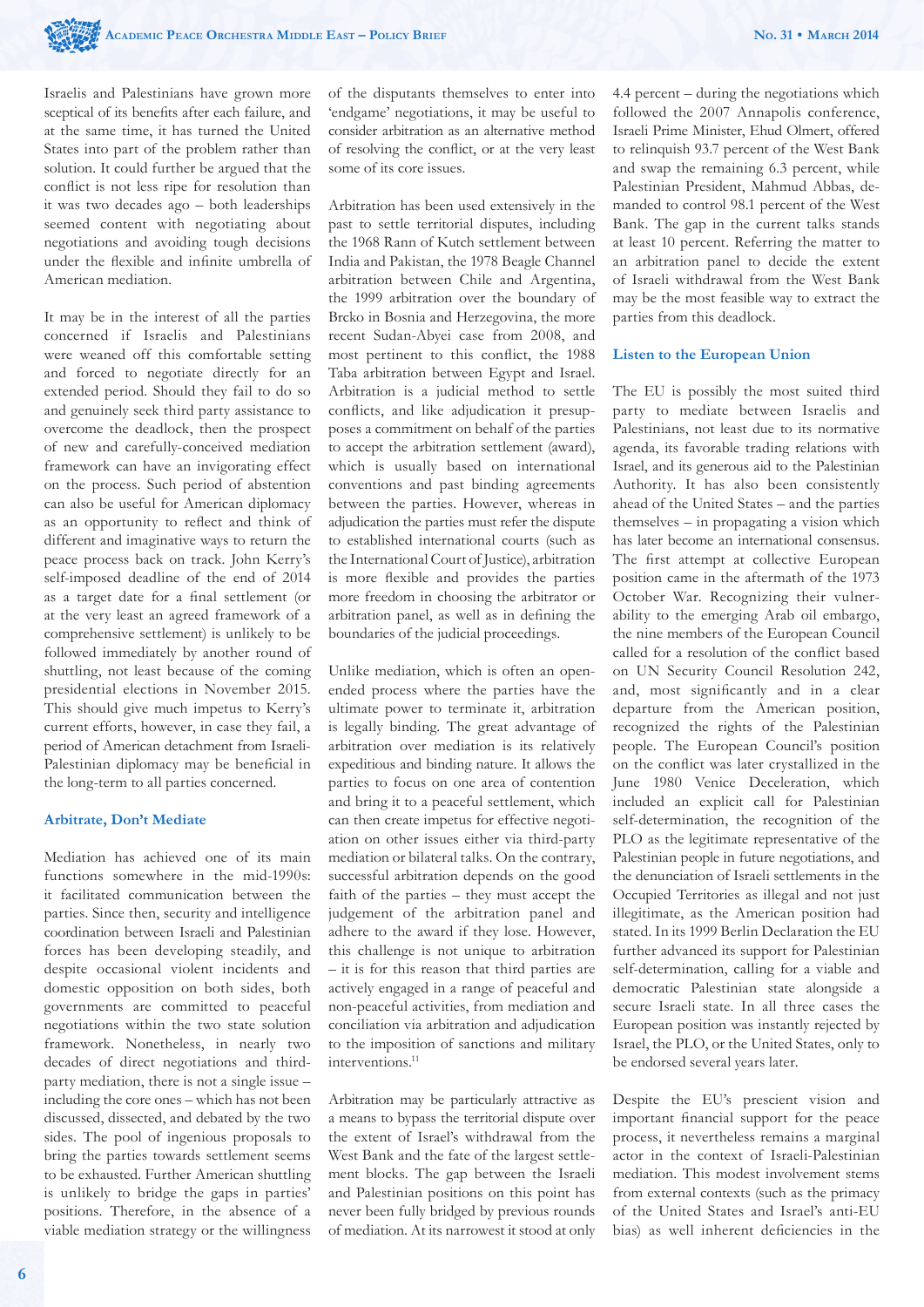

EU's working (structural and procedural constraints, fragmentation of views). The challenge for the EU remains how to leverage its declared commitments (mostly via support for institution-building in the Palestinian Territories and its democracy promotion rhetoric), over the high diplomacy of conflict management and peace negotiations, which remain largely an American prerogative.12

The EU is unlikely to supplant the U.S. role in Middle East diplomacy in the foreseeable future, but its recent decision to prohibit the funding of or cooperation with Israeli companies in the Occupied Territories provides a compelling case for the use of sticks as well as carrots in the peace process. In this respect John Kerry's recent reminder to Israel that international sanctions may follow a failure in the current talks signifies a break from tradition.<sup>13</sup> There seems to be a growing realization among some circles in Israeli society that such moves are somewhat inevitable in the current climate. In December 2013, Israeli Justice Minister Tzipi Livni said that the settlements were not part of Israel's security, but hurting it. Israeli business leaders too have pressed on the Netanyahu government that it was imperative to make progress in the peace process with the Palestinians for fear that further sanctions would cripple the Israeli economy. It is thus telling to note the recent statements by President Obama and Secretary Kerry to Israeli leaders that time is running out and that the United States may not be able to shield Israel from international sanctions if the current talks end in failure.<sup>14</sup> While the U.S. government will not follow the EU example in action, the use of EU-like rhetoric by Kerry against Israeli belligerence is all the same telling; judging by history, however, the United States may eventually toe the European line, just as it eventually did after the Venice and Berlin declarations.

# **Conclusions and Recommendations**

While the Helsinki Conference is concerned directly with the future of the Middle East as a WMD/DVs Free Zone, it seems unlikely that such an important goal could be realized without addressing the key source of tension, conflict, and insecurity in the region. Despite the many challenges and obstacles, mediation remains the most likely conflict resolution tool in the quest for Israeli-Palestinian peace. Understanding the benefits and limits of mediation, as well as the principal role of American mediation in the Israeli-Palestinian conflict, are therefore essential building blocks in any policy aimed at reducing the security dilemma in the Middle East. The following key findings of this POLICY BRIEF are particularly pertinent to policy makers:

• Third-party mediation is by far the most popular method of conflict resolution. Its key benefits lie in its flexible, ad-hoc. non-violent, and non-binding nature. At the same time however, these very traits can also be seen as the key limitations of this approach. As more than two decades of failed Israeli-Palestinian negotiations suggest, the process of mediation may be so open-ended and protracted that it becomes an issue of conflict in itself. Understanding when mediation is likely

#### *Endnotes*

- 1. For additional discussion of the themes presented in this section see for example Jacob Bercovitch (ed.)(2002) Studies in International Mediation, Basingstoke: Palgrave Macmillan; Asaf Siniver (2006) 'Power, Timing and Impartiality: Three Hypotheses on Third Party Mediation in the Middle East', Political Studies, 54(4): 806-826; Thomas Princen (1992) Intermediaries in International Conflict, Princeton, N.J.: Princeton University Press.
- 2. Bercovitch (2002).
- 3. Aaron Miller (2005) 'Israel's Lawyer', Washington Post, May 23. See also Asaf Siniver (2001) 'Change Nobody Believes in: Obama and the Israeli-Palestinian Conflict', Diplomacy & Statecraft, 22(4): 678-695.
- 4. 'Palestinians weak and increasingly desperate', The Guardian, January 23, 2011. Online, available at http://www.guardian.co.uk/world/2011/jan/23/palestine-papers-power-weaknessnegotiationsv (January 6, 2014).
- 5. 'Can John Kerry manage a Middle East miracle?', BBC News, January 10, 2014. Online, available at http://www.bbc.co.uk/news/blogs-echochambers-25688569 (January 10, 2014).
- 6. 'Poll: 57.7% Anticipate the Failure of the Palestine-Israeli Negotiations', Palestine News Network, December 16, 2013. Online, available at http://english.pnn.ps/index.php/politics/6388-poll-57- 7-anticipate-the-failure-of-the-palestine-israeli-negotiations (January 10, 2014).
- 7. A recent example is Professor Ian Lustick's op-ed in the New York Times: 'Two-State Illusion', September 14, 2013.
- 8. 'Kerry's efforts', Jerusalem Post, January 6, 2014; 'Poll: 54% of Palestinians support two-state solution', Jerusalem Post, May 11, 2013. Online, available at http://www.jpost.com/Middle-East/ Poll-54-percent-of-Palestinians-support-two-states-330637 (January 6, 2014); 'Joint Israeli Palestinian Poll, June 2013', Palestinian Center for Policy and Survey Research. Online, available at http://www.pcpsr.org/survey/polls/2013/p48ejoint.html (December 15, 2013).
- 9. 'Secretary of state and elite team of US diplomats return to Israel as goals shift for the US's once-ambitious peace plan', The Guardian, January 30, 2014.
- 10. Jacob Bercovitch and Paul Diehl (1997) 'Conflict Management of Enduring Rivalries: The Frequency, Timing, and Short-term Impact of Mediation', International Interactions, 22(3): 299–320; Gary Goertz and Paul Diehl (1993) 'Enduring Rivalries: Theoretical Constructs and Empirical Patterns', International Studies Quarterly, 37(1): 147-171.
- 11. For a comprehensive analysis of the potential of arbitration in the Israeli-Palestinian conflict, see: Asaf Siniver (2012) 'Arbitrating the Israeli–Palestinian Territorial Dispute', International Politics, 49(1): 117-129.
- 12. For a detailed study of the role the EU can play in the conflict, see: Asaf Siniver and Luis Cabrera (2013) '"Good Citizen Europe" and the Middle East Peace Process', International Studies Perspectives. Online, available at DOI: 10.1111/insp.12037,http://onlinelibrary.wiley. com/doi/10.1111/insp.12037/full (February 10, 2014).
- 13. Asaf Siniver (2013) 'EU ban on Israeli settlements could be a game change', The Conversation, July 17. Online, available at http://theconversation.com/eu-ban-on-israeli-settlements-couldbe-a-game-changer-16158 (January 10, 2014); 'Israeli leaders cry foul over Kerry's boycott warning', The Washington Post, February 2, 2014.
- 14. 'Israeli leaders cry foul over Kerry's boycott warning', The Washington Post, February 2, 2014. See also 'Obama's message to Netanyahu on peace with Palestinians: Time is running out', Haaretz, March 2, 2014.